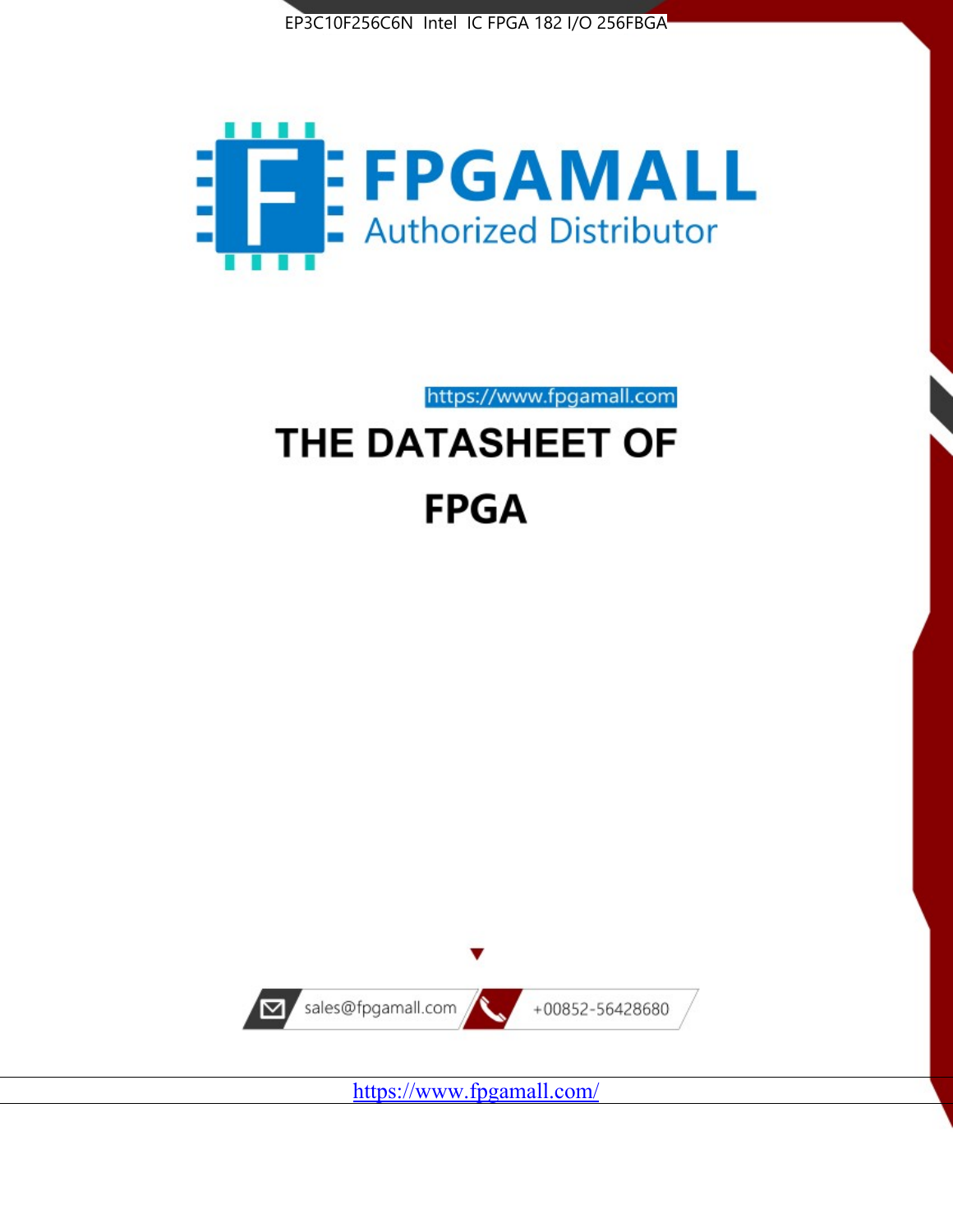EP3C10F256C6N Intel IC FPGA 182 I/O 256FBGA



# **1. Cyclone III Device Family Overview**

#### **CIII51001-2.4**

Cyclone® III device family offers a unique combination of high functionality, low power and low cost. Based on Taiwan Semiconductor Manufacturing Company (TSMC) low-power (LP) process technology, silicon optimizations and software features to minimize power consumption, Cyclone III device family provides the ideal solution for your high-volume, low-power, and cost-sensitive applications. To address the unique design needs, Cyclone III device family offers the following two variants:

- Cyclone III—lowest power, high functionality with the lowest cost
- Cyclone III LS—lowest power FPGAs with security

With densities ranging from about 5,000 to 200,000 logic elements (LEs) and 0.5 Megabits (Mb) to 8 Mb of memory for less than  $\frac{1}{4}$  watt of static power consumption, Cyclone III device family makes it easier for you to meet your power budget. Cyclone III LS devices are the first to implement a suite of security features at the silicon, software, and intellectual property (IP) level on a low-power and high-functionality FPGA platform. This suite of security features protects the IP from tampering, reverse engineering and cloning. In addition, Cyclone III LS devices support design separation which enables you to introduce redundancy in a single chip to reduce size, weight, and power of your application.

This chapter contains the following sections:

- "Cyclone III Device Family Features" on page 1–1
- "Cyclone III Device Family Architecture" on page 1–6
- "Reference and Ordering Information" on page 1–12

# **Cyclone III Device Family Features**

Cyclone III device family offers the following features:

#### **Lowest Power FPGAs**

- Lowest power consumption with TSMC low-power process technology and Altera® power-aware design flow
- Low-power operation offers the following benefits:
	- Extended battery life for portable and handheld applications
	- Reduced or eliminated cooling system costs
	- Operation in thermally-challenged environments
- Hot-socketing operation support

@ 2012 Altera Corporation. All rights reserved. ALTERA, ARRIA, CYCLONE, HARDCOPY, MAX, MEGACORE, NIOS, QUARTUS and STRATIX words and logos are trademarks of Altera Corporation and registered in the U.S. Patent and Trademar



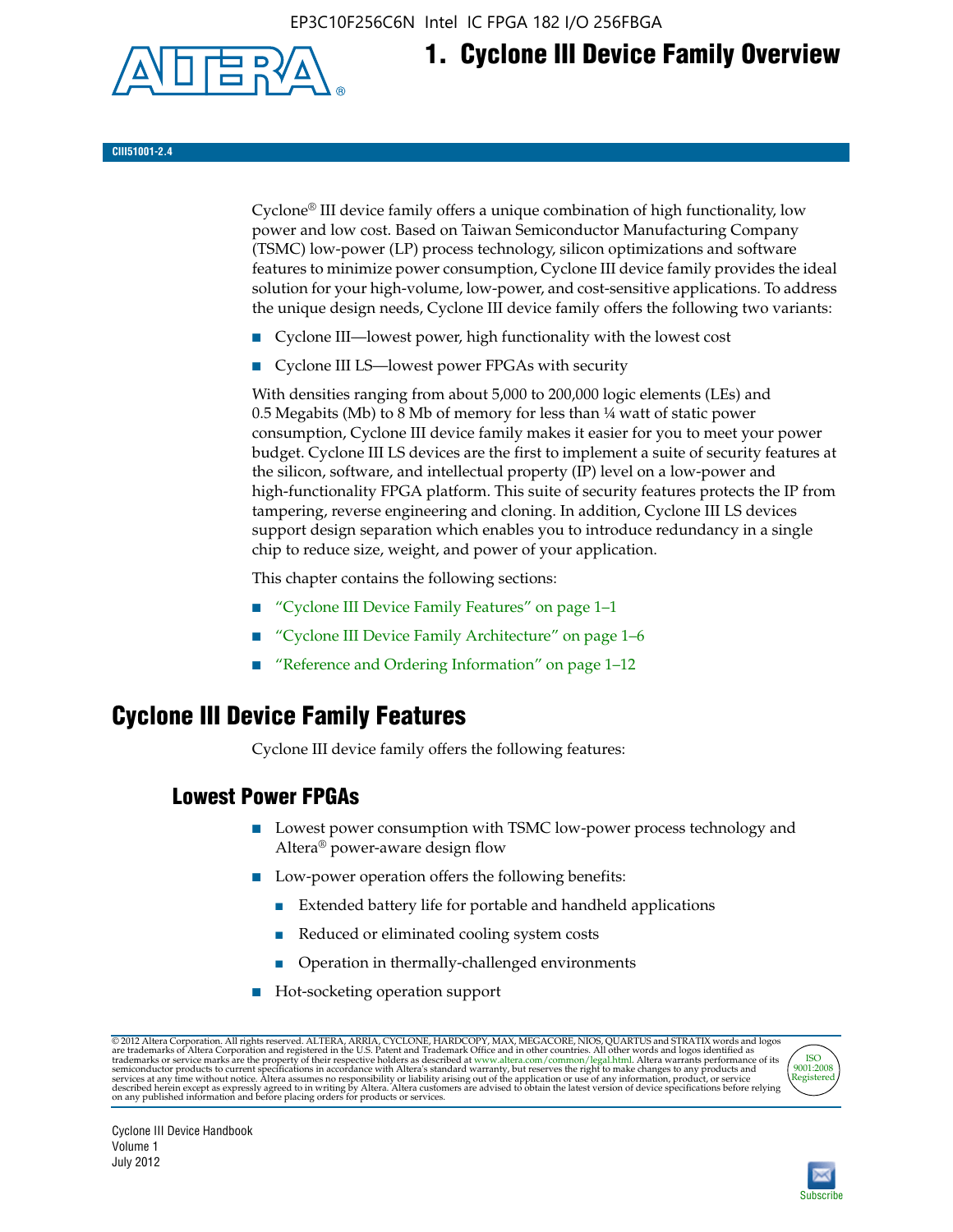### **Design Security Feature**

Cyclone III LS devices offer the following design security features:

- Configuration security using advanced encryption standard (AES) with 256-bit volatile key
- **■** Routing architecture optimized for design separation flow with the Quartus<sup>®</sup> II software
	- Design separation flow achieves both physical and functional isolation between design partitions
- Ability to disable external JTAG port
- Error Detection (ED) Cycle Indicator to core
	- Provides a pass or fail indicator at every ED cycle
	- Provides visibility over intentional or unintentional change of configuration random access memory (CRAM) bits
- Ability to perform zeroization to clear contents of the FPGA logic, CRAM, embedded memory, and AES key
- Internal oscillator enables system monitor and health check capabilities

#### **Increased System Integration**

- High memory-to-logic and multiplier-to-logic ratio
- High I/O count, low-and mid-range density devices for user I/O constrained applications
	- Adjustable I/O slew rates to improve signal integrity
	- Supports I/O standards such as LVTTL, LVCMOS, SSTL, HSTL, PCI, PCI-X, LVPECL, bus LVDS (BLVDS), LVDS, mini-LVDS, RSDS, and PPDS
	- Supports the multi-value on-chip termination (OCT) calibration feature to eliminate variations over process, voltage, and temperature (PVT)
- Four phase-locked loops (PLLs) per device provide robust clock management and synthesis for device clock management, external system clock management, and I/O interfaces
	- Five outputs per PLL
	- Cascadable to save I/Os, ease PCB routing, and reduce jitter
	- Dynamically reconfigurable to change phase shift, frequency multiplication or division, or both, and input frequency in the system without reconfiguring the device
- Remote system upgrade without the aid of an external controller
- Dedicated cyclical redundancy code checker circuitry to detect single-event upset (SEU) issues
- Nios<sup>®</sup> II embedded processor for Cyclone III device family, offering low cost and custom-fit embedded processing solutions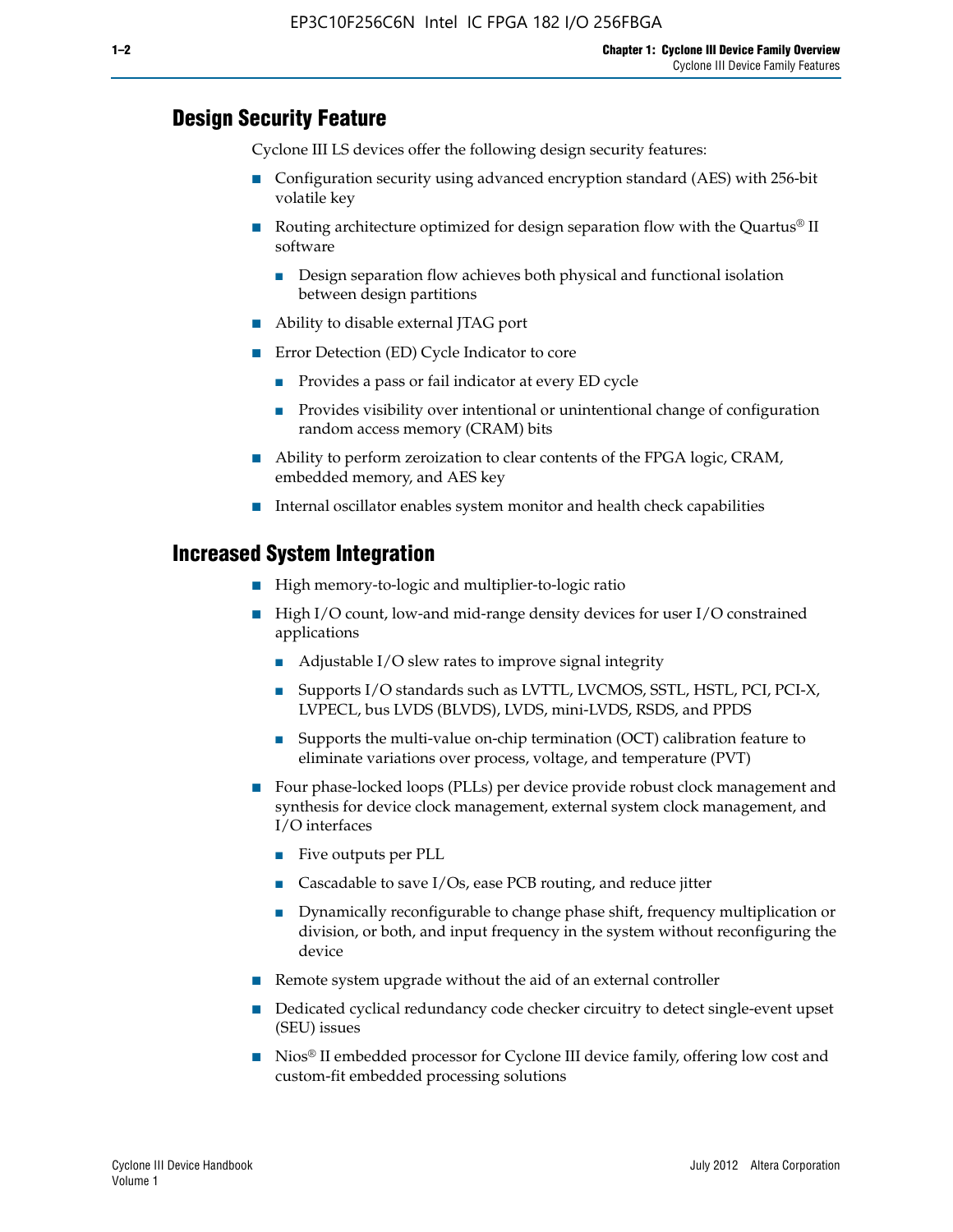- Wide collection of pre-built and verified IP cores from Altera and Altera Megafunction Partners Program (AMPP) partners
- Supports high-speed external memory interfaces such as DDR, DDR2, SDR SDRAM, and QDRII SRAM
	- Auto-calibrating PHY feature eases the timing closure process and eliminates variations with PVT for DDR, DDR2, and QDRII SRAM interfaces

Cyclone III device family supports vertical migration that allows you to migrate your device to other devices with the same dedicated pins, configuration pins, and power pins for a given package-across device densities. This allows you to optimize device density and cost as your design evolves.

Table 1–1 lists Cyclone III device family features.

**Table 1–1. Cyclone III Device Family Features**

| <b>Family</b>     | <b>Device</b> | Logic<br><b>Elements</b> | <b>Number of</b><br>M9K<br><b>Blocks</b> | <b>Total RAM</b><br><b>Bits</b> | 18 x 18<br><b>Multipliers</b> | <b>PLLs</b>    | Global<br><b>Clock</b><br><b>Networks</b> | <b>Maximum</b><br>User I/Os |
|-------------------|---------------|--------------------------|------------------------------------------|---------------------------------|-------------------------------|----------------|-------------------------------------------|-----------------------------|
|                   | EP3C5         | 5,136                    | 46                                       | 423,936                         | 23                            | $\overline{2}$ | 10                                        | 182                         |
| Cyclone III       | EP3C10        | 10,320                   | 46                                       | 423,936                         | 23                            | $\overline{2}$ | 10                                        | 182                         |
|                   | EP3C16        | 15,408                   | 56                                       | 516,096                         | 56                            | 4              | 20                                        | 346                         |
|                   | EP3C25        | 24,624                   | 66                                       | 608,256                         | 66                            | 4              | 20                                        | 215                         |
|                   | EP3C40        | 39,600                   | 126                                      | 1,161,216                       | 126                           | 4              | 20                                        | 535                         |
|                   | EP3C55        | 55,856                   | 260                                      | 2,396,160                       | 156                           | 4              | 20                                        | 377                         |
|                   | EP3C80        | 81,264                   | 305                                      | 2,810,880                       | 244                           | 4              | 20                                        | 429                         |
|                   | EP3C120       | 119,088                  | 432                                      | 3,981,312                       | 288                           | 4              | 20                                        | 531                         |
|                   | EP3CLS70      | 70,208                   | 333                                      | 3,068,928                       | 200                           | 4              | 20                                        | 429                         |
| Cyclone III<br>LS | EP3CLS100     | 100,448                  | 483                                      | 4,451,328                       | 276                           | 4              | 20                                        | 429                         |
|                   | EP3CLS150     | 150,848                  | 666                                      | 6,137,856                       | 320                           | 4              | 20                                        | 429                         |
|                   | EP3CLS200     | 198,464                  | 891                                      | 8,211,456                       | 396                           | 4              | 20                                        | 429                         |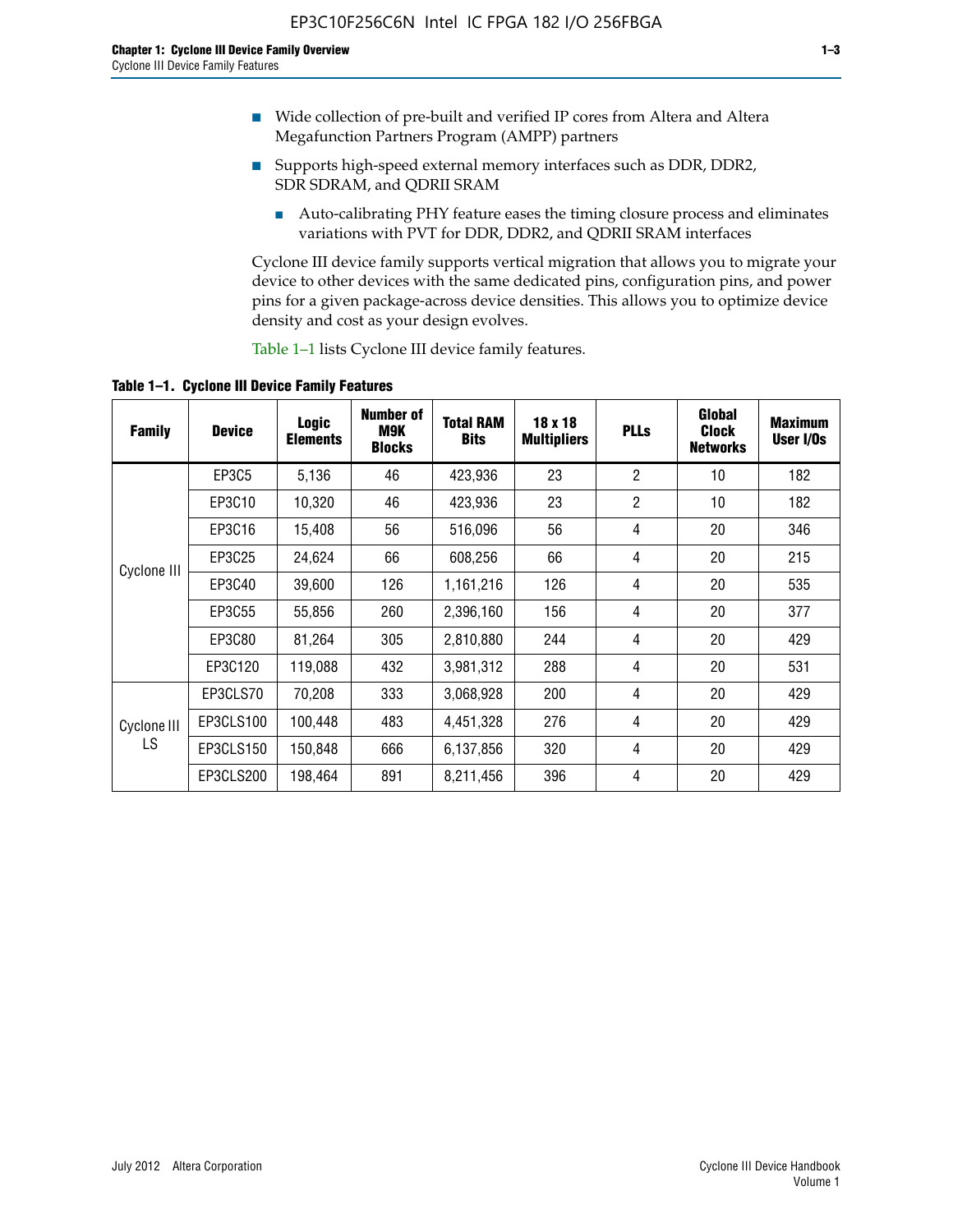Table 1–2 lists Cyclone III device family package options, I/O pins, and differential channel counts.

| <b>Family</b>      | <b>Package</b> | E144 $(7)$ | M164     | P240       | <b>F256</b>      | <b>U256</b> | F324       | F484     | U484        | F780         |
|--------------------|----------------|------------|----------|------------|------------------|-------------|------------|----------|-------------|--------------|
|                    | EP3C5          | 94, 22     | 4106, 28 |            | 182,68           | 182, 68     |            |          |             |              |
|                    | EP3C10         | 94, 22     | 106, 28  |            | 182, 68          | 182,68      |            |          |             |              |
|                    | EP3C16         | 84, 19     | 92, 23   | $-160, 47$ | 168, 55          | 168, 55     |            | 346, 140 | 4346, 140   |              |
| Cyclone III        | EP3C25         | 82, 18     |          | 148, 43    | $\vert$ -156, 54 | 156, 54     | 4215, 83   |          |             |              |
| (8)                | EP3C40         |            |          | 128, 26    |                  |             | $-195, 61$ | 331, 127 | 331, 127    | 4535, 227(6) |
|                    | EP3C55         |            |          |            |                  |             |            | 327, 135 | 327, 135    | 377, 163     |
|                    | EP3C80         |            |          |            |                  |             |            | 295, 113 | ,295, 113   | 429, 181     |
|                    | EP3C120        |            |          |            |                  |             |            | 283, 106 |             | 531, 233     |
|                    | EP3CLS70       |            |          |            |                  |             |            | 294, 113 | 294, 113    | 429, 181     |
| Cyclone III<br>LS. | EP3CLS100      |            |          |            |                  |             |            | 294, 113 | $-294, 113$ | 429, 181     |
|                    | EP3CLS150      |            |          |            |                  |             |            | 226, 87  |             | 429, 181     |
|                    | EP3CLS200      |            |          |            |                  |             |            | 226, 87  |             | 429, 181     |

**Table 1–2. Cyclone III Device Family Package Options, I/O pin and Differential Channel Counts** *(1)***,** *(2)***,** *(3)***,** *(4)***,** *(5)*

**Notes to Table 1–2:**

(1) For each device package, the first number indicates the number of the I/O pin; the second number indicates the differential channel count.

(2) For more information about device packaging specifications, refer to the Cyclone III [Package and Thermal Resistance](http://www.altera.com/support/devices/packaging/specifications/pkg-pin/dev-package-listing.jsp?device=Cyclone_III) webpage.

(3) The I/O pin numbers are the maximum I/O counts (including clock input pins) supported by the device package combination and can be affected by the configuration scheme selected for the device.

(4) All packages are available in lead-free and leaded options.

(5) Vertical migration is not supported between Cyclone III and Cyclone III LS devices.

(6) The EP3C40 device in the F780 package supports restricted vertical migration. Maximum user I/Os are restricted to 510 I/Os if you enable migration to the EP3C120 and are using voltage referenced I/O standards. If you are not using voltage referenced I/O standards, you can increase the maximum number of I/Os.

(7) The E144 package has an exposed pad at the bottom of the package. This exposed pad is a ground pad that must be connected to the ground plane on your PCB. Use this exposed pad for electrical connectivity and not for thermal purposes.

(8) All Cyclone III device UBGA packages are supported by the Quartus II software version 7.1 SP1 and later, with the exception of the UBGA packages of EP3C16, which are supported by the Quartus II software version 7.2.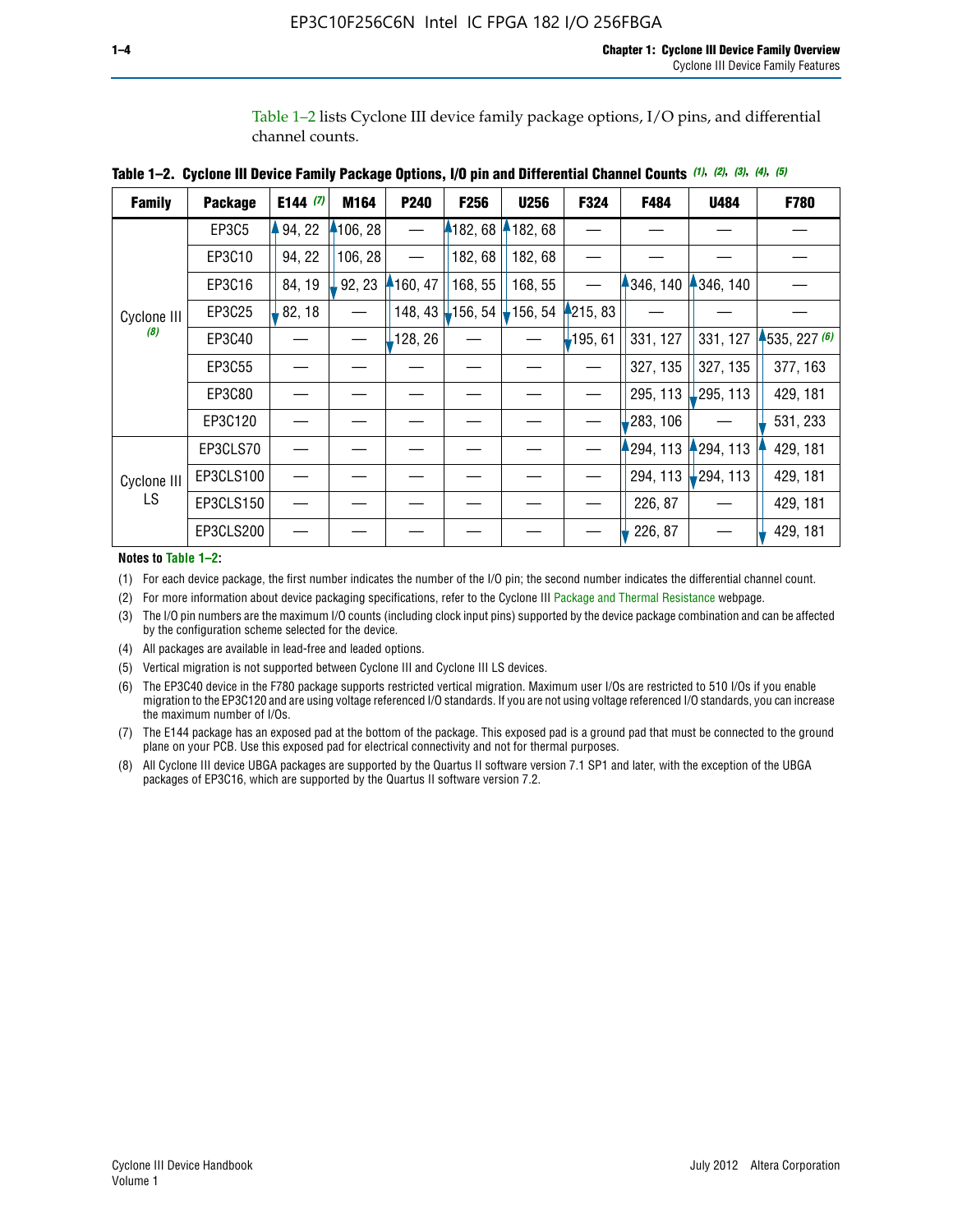Table 1–3 lists Cyclone III device family package sizes.

| <b>Family</b>  | <b>Package</b>   | Pitch (mm) | Nominal Area (mm <sup>2</sup> ) | Length x Width (mm $\times$ mm) | Height (mm) |
|----------------|------------------|------------|---------------------------------|---------------------------------|-------------|
|                | E144             | 0.5        | 484                             | $22 \times 22$                  | 1.60        |
|                | M164             | 0.5        | 64                              | $8 \times 8$                    | 1.40        |
|                | P <sub>240</sub> | 0.5        | 1197                            | $34.6 \times 34.6$              | 4.10        |
|                | F <sub>256</sub> | 1.0        | 289                             | $17 \times 17$                  | 1.55        |
| Cyclone III    | U256             | 0.8        | 196                             | $14 \times 14$                  | 2.20        |
|                | F324             | 1.0        | 361                             | $19 \times 19$                  | 2.20        |
|                | F484             | 1.0        | 529                             | $23 \times 23$                  | 2.60        |
|                | U484             | 0.8        | 361                             | $19 \times 19$                  | 2.20        |
|                | F780             | 1.0        | 841                             | $29 \times 29$                  | 2.60        |
|                | F484             | 1.0        | 529                             | $23 \times 23$                  | 2.60        |
| Cyclone III LS | U484             | 0.8        | 361                             | $19 \times 19$                  | 2.20        |
|                | F780             | 1.0        | 841                             | $29 \times 29$                  | 2.60        |

**Table 1–3. Cyclone III Device Family Package Sizes**

Table 1–4 lists Cyclone III device family speed grades.

**Table 1–4. Cyclone III Device Family Speed Grades (Part 1 of 2)**

| <b>Family</b> | <b>Device</b> | E144              | M164          | <b>P240</b> | F <sub>256</sub>      | <b>U256</b>           | F324                  | F484                  | U484                  | <b>F780</b>       |
|---------------|---------------|-------------------|---------------|-------------|-----------------------|-----------------------|-----------------------|-----------------------|-----------------------|-------------------|
| Cyclone III   | <b>EP3C5</b>  | C7, C8,<br>17, A7 | C7, C8,<br>17 |             | C6, C7,<br>C8, I7, A7 | C6, C7,<br>C8, I7, A7 |                       |                       |                       |                   |
|               | EP3C10        | C7, C8,<br>17, A7 | C7, C8,<br>17 |             | C6, C7,<br>C8, I7, A7 | C6, C7,<br>C8, I7, A7 |                       |                       |                       |                   |
|               | EP3C16        | C7, C8,<br>17, A7 | C7, C8,<br>17 | C8          | C6, C7,<br>C8, I7, A7 | C6, C7,<br>C8, I7, A7 |                       | C6, C7,<br>C8, I7, A7 | C6, C7,<br>C8, I7, A7 |                   |
|               | EP3C25        | C7, C8,<br>17, A7 |               | C8          | C6, C7,<br>C8, I7, A7 | C6, C7,<br>C8, I7, A7 | C6, C7,<br>C8, I7, A7 |                       |                       |                   |
|               | EP3C40        |                   |               | C8          |                       |                       | C6, C7,<br>C8, I7, A7 | C6, C7,<br>C8, I7, A7 | C6, C7,<br>C8, I7, A7 | C6, C7,<br>C8, 17 |
|               | EP3C55        |                   |               |             |                       |                       |                       | C6, C7,<br>C8, 17     | C6, C7,<br>C8, 17     | C6, C7,<br>C8, 17 |
|               | EP3C80        |                   |               |             |                       |                       |                       | C6, C7,<br>C8, 17     | C6, C7,<br>C8, 17     | C6, C7,<br>C8, 17 |
|               | EP3C120       |                   |               |             |                       |                       |                       | C7, C8, I7            |                       | C7, C8,<br>17     |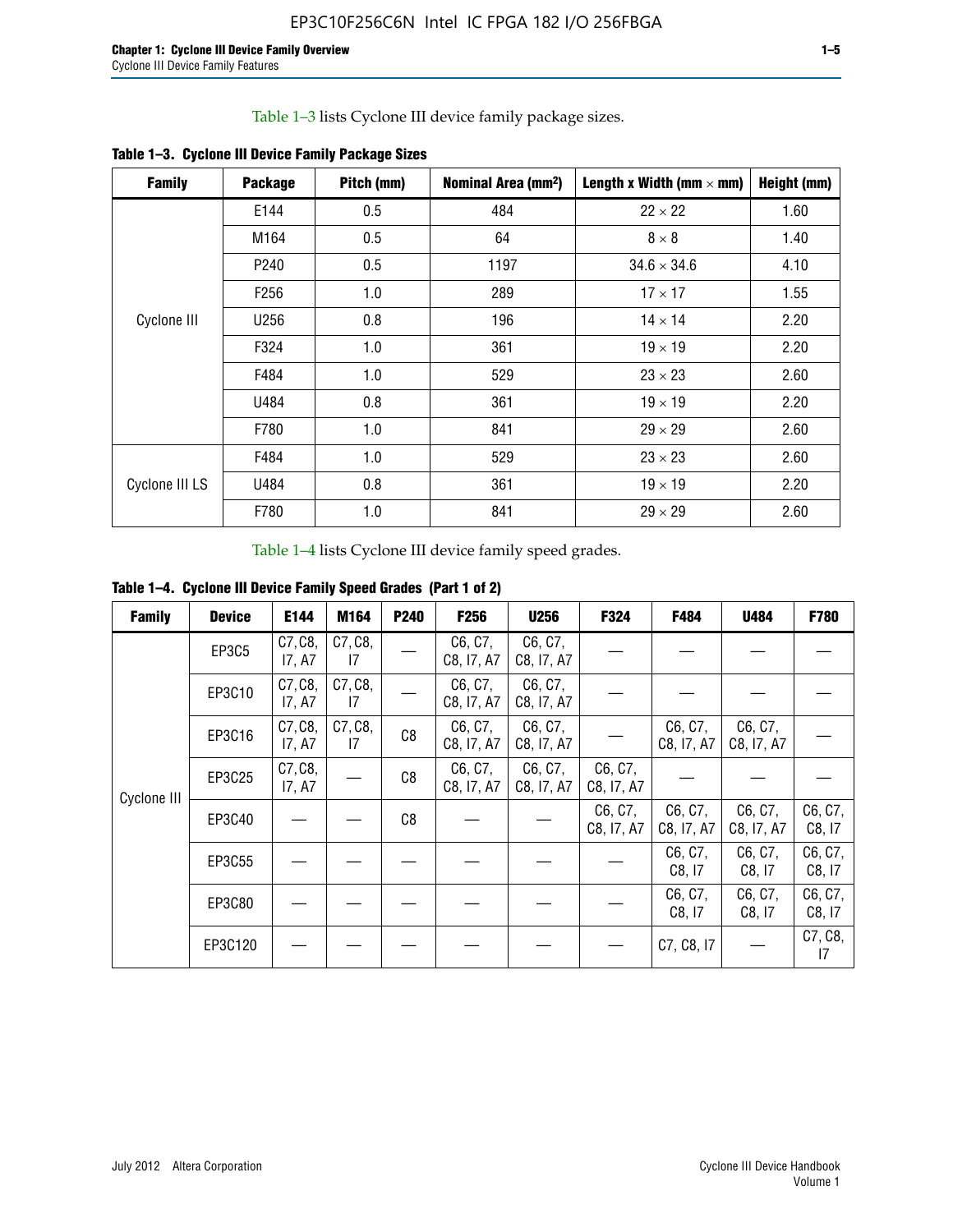| <b>Family</b> | <b>Device</b> | E144 | M164 | <b>P240</b> | <b>F256</b> | <b>U256</b> | F324 | F484       | U484       | F780    |
|---------------|---------------|------|------|-------------|-------------|-------------|------|------------|------------|---------|
| Cyclone III   | EP3CLS70      |      |      |             |             |             |      | C7, C8, 17 | C7, C8, I7 | C7, C8, |
|               | EP3CLS100     |      |      |             |             |             |      | C7, C8, 17 | C7, C8, I7 | C7, C8, |
| LS            | EP3CLS150     |      |      |             |             |             |      | C7, C8, I7 |            | C7, C8, |
|               | EP3CLS200     |      |      |             |             |             |      | C7, C8, I7 |            | C7, C8, |

**Table 1–4. Cyclone III Device Family Speed Grades (Part 2 of 2)**

Table 1–5 lists Cyclone III device family configuration schemes.

| <b>IQUIE 1-3. CYCLUILE III DEVICE FAILIIV CUILILUILATION SCIIENIES</b> |                    |                       |  |  |
|------------------------------------------------------------------------|--------------------|-----------------------|--|--|
| <b>Configuration Scheme</b>                                            | <b>Cyclone III</b> | <b>Cyclone III LS</b> |  |  |
| Active serial (AS)                                                     |                    |                       |  |  |
| Active parallel (AP)                                                   |                    |                       |  |  |
| Passive serial (PS)                                                    |                    |                       |  |  |
| Fast passive parallel (FPP)                                            |                    |                       |  |  |
| Joint Test Action Group (JTAG)                                         |                    |                       |  |  |

**Table 1–5. Cyclone III Device Family Configuration Schemes**

# **Cyclone III Device Family Architecture**

Cyclone III device family includes a customer-defined feature set that is optimized for portable applications and offers a wide range of density, memory, embedded multiplier, and I/O options. Cyclone III device family supports numerous external memory interfaces and I/O protocols that are common in high-volume applications. The Quartus II software features and parameterizable IP cores make it easier for you to use the Cyclone III device family interfaces and protocols.

The following sections provide an overview of the Cyclone III device family features.

## **Logic Elements and Logic Array Blocks**

The logic array block (LAB) consists of 16 logic elements and a LAB-wide control block. An LE is the smallest unit of logic in the Cyclone III device family architecture. Each LE has four inputs, a four-input look-up table (LUT), a register, and output logic. The four-input LUT is a function generator that can implement any function with four variables.

f For more information about LEs and LABs, refer to the *[Logic Elements and Logic Array](http://www.altera.com/literature/hb/cyc3/cyc3_ciii51002.pdf)  [Blocks in the Cyclone III Device Family](http://www.altera.com/literature/hb/cyc3/cyc3_ciii51002.pdf)* chapter.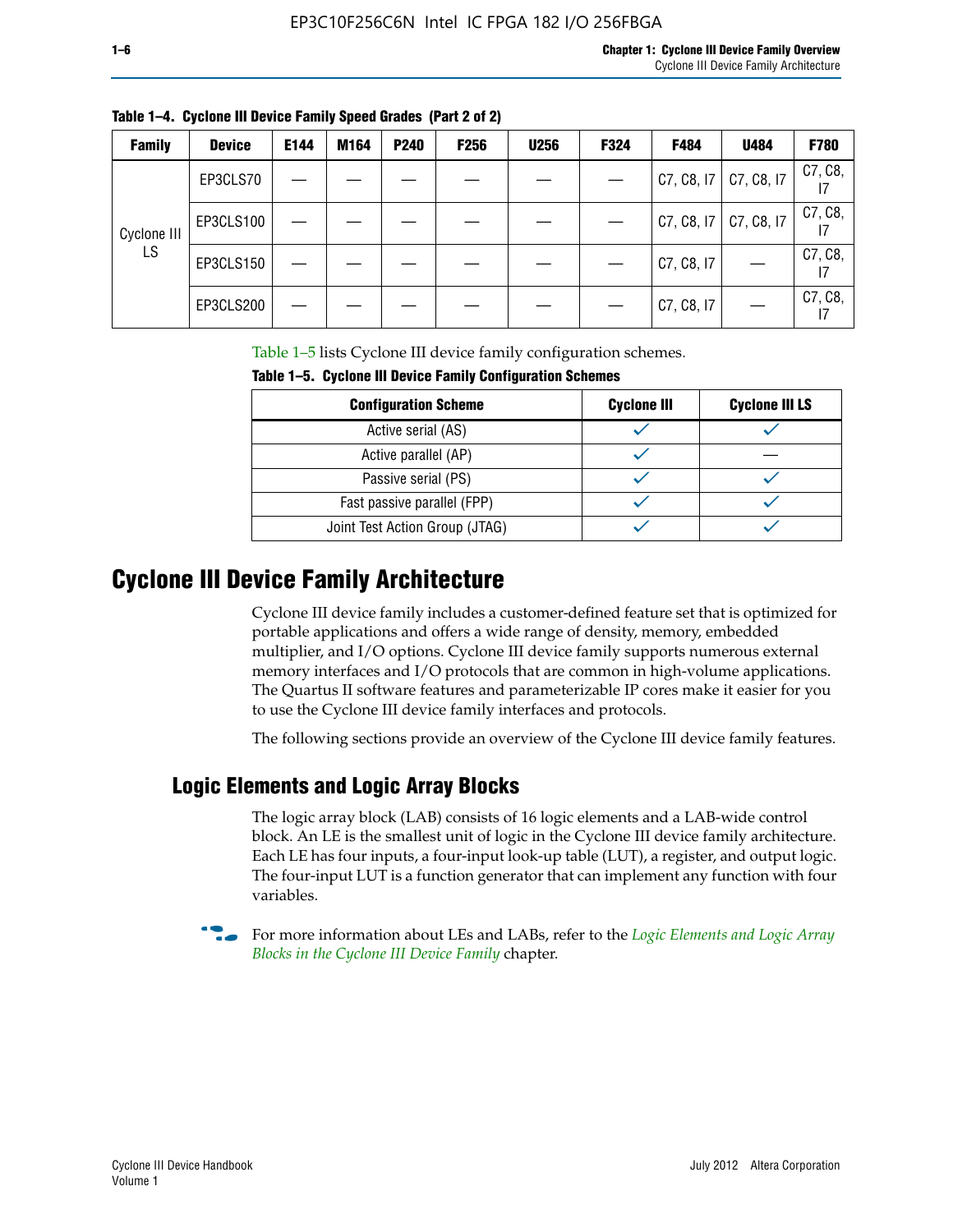#### **Memory Blocks**

Each M9K memory block of the Cyclone III device family provides nine Kbits of on-chip memory capable of operating at up to 315 MHz for Cyclone III devices and up to 274 MHz for Cyclone III LS devices. The embedded memory structure consists of M9K memory blocks columns that you can configure as RAM, first-in first-out (FIFO) buffers, or ROM. The Cyclone III device family memory blocks are optimized for applications such as high throughout packet processing, embedded processor program, and embedded data storage.

The Quartus II software allows you to take advantage of the M9K memory blocks by instantiating memory using a dedicated megafunction wizard or by inferring memory directly from the VHDL or Verilog source code.

M9K memory blocks support single-port, simple dual-port, and true dual-port operation modes. Single-port mode and simple dual-port mode are supported for all port widths with a configuration of  $\times1$ ,  $\times2$ ,  $\times4$ ,  $\times8$ ,  $\times9$ ,  $\times16$ ,  $\times18$ ,  $\times32$ , and  $\times36$ . True dual-port is supported in port widths with a configuration of  $\times$ 1,  $\times$ 2,  $\times$ 4,  $\times$ 8,  $\times$ 9,  $\times$ 16, and ×18.



**For more information about memory blocks, refer to the** *Memory Blocks in the Cyclone [III Device Family](http://www.altera.com/literature/hb/cyc3/cyc3_ciii51004.pdf)* chapter.

### **Embedded Multipliers and Digital Signal Processing Support**

Cyclone III devices support up to 288 embedded multiplier blocks and Cyclone III LS devices support up to 396 embedded multiplier blocks. Each block supports one individual  $18 \times 18$ -bit multiplier or two individual  $9 \times 9$ -bit multipliers.

The Quartus II software includes megafunctions that are used to control the operation mode of the embedded multiplier blocks based on user parameter settings. Multipliers can also be inferred directly from the VHDL or Verilog source code. In addition to embedded multipliers, Cyclone III device family includes a combination of on-chip resources and external interfaces, making them ideal for increasing performance, reducing system cost, and lowering the power consumption of digital signal processing (DSP) systems. You can use Cyclone III device family alone or as DSP device co-processors to improve price-to-performance ratios of DSP systems.

The Cyclone III device family DSP system design support includes the following features:

- DSP IP cores:
	- Common DSP processing functions such as finite impulse response (FIR), fast Fourier transform (FFT), and numerically controlled oscillator (NCO) functions
	- Suites of common video and image processing functions
- Complete reference designs for end-market applications
- DSP Builder interface tool between the Quartus II software and the MathWorks Simulink and MATLAB design environments
- DSP development kits
- For more information about embedded multipliers and digital signal processing support, refer to the *[Embedded Multipliers in Cyclone III Devices](http://www.altera.com/literature/hb/cyc3/cyc3_ciii51005.pdf)* chapter.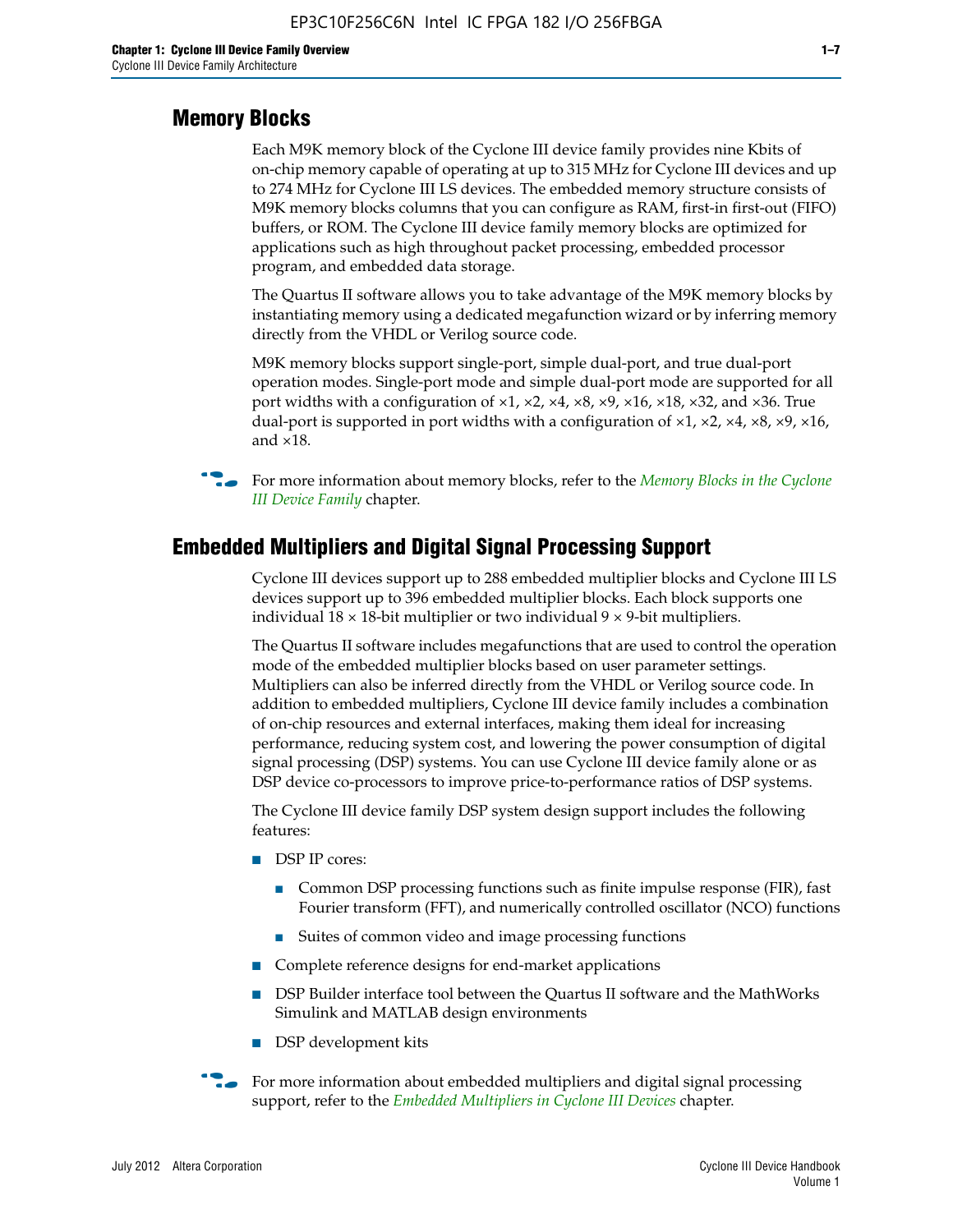### **Clock Networks and PLLs**

Cyclone III device family includes 20 global clock networks. You can drive global clock signals from dedicated clock pins, dual-purpose clock pins, user logic, and PLLs. Cyclone III device family includes up to four PLLs with five outputs per PLL to provide robust clock management and synthesis. You can use PLLs for device clock management, external system clock management, and I/O interfaces.

You can dynamically reconfigure the Cyclone III device family PLLs to enable auto-calibration of external memory interfaces while the device is in operation. This feature enables the support of multiple input source frequencies and corresponding multiplication, division, and phase shift requirements. PLLs in Cyclone III device family may be cascaded to generate up to ten internal clocks and two external clocks on output pins from a single external clock source.

**For more PLL specifications and information, refer to the** *[Cyclone III Device Data Sheet](http://www.altera.com/literature/hb/cyc3/cyc3_ciii52001.pdf)***,** *[Cyclone III LS Device Data Sheet](http://www.altera.com/literature/hb/cyc3/cyc3_ciii52002.pdf)*, and *[Clock Networks and PLLs in the Cyclone III Device](http://www.altera.com/literature/hb/cyc3/cyc3_ciii51006.pdf)  [Family](http://www.altera.com/literature/hb/cyc3/cyc3_ciii51006.pdf)* chapters.

#### **I/O Features**

Cyclone III device family has eight I/O banks. All I/O banks support single-ended and differential I/O standards listed in Table 1–6.

| Type             | <b>I/O Standard</b>                                        |
|------------------|------------------------------------------------------------|
| Single-Ended I/O | LVTTL, LVCMOS, SSTL, HSTL, PCI, and PCI-X                  |
| Differential I/O | SSTL, HSTL, LVPECL, BLVDS, LVDS, mini-LVDS, RSDS, and PPDS |

**Table 1–6. Cyclone III Device Family I/O Standards Support** 

The Cyclone III device family I/O also supports programmable bus hold, programmable pull-up resistors, programmable delay, programmable drive strength, programmable slew-rate control to optimize signal integrity, and hot socketing. Cyclone III device family supports calibrated on-chip series termination ( $R_S$  OCT) or driver impedance matching (Rs) for single-ended I/O standards, with one OCT calibration block per side.

For more information, refer to the *[I/O Features in the Cyclone III Device Family](http://www.altera.com/literature/hb/cyc3/cyc3_ciii51007.pdf)* chapter.

## **High-Speed Differential Interfaces**

Cyclone III device family supports high-speed differential interfaces such as BLVDS, LVDS, mini-LVDS, RSDS, and PPDS. These high-speed I/O standards in Cyclone III device family provide high data throughput using a relatively small number of I/O pins and are ideal for low-cost applications. Dedicated differential output drivers on the left and right I/O banks can send data rates at up to 875 Mbps for Cyclone III devices and up to 740 Mbps for Cyclone III LS devices, without the need for external resistors. This saves board space or simplifies PCB routing. Top and bottom I/O banks support differential transmission (with the addition of an external resistor network) data rates at up to 640 Mbps for both Cyclone III and Cyclone III LS devices.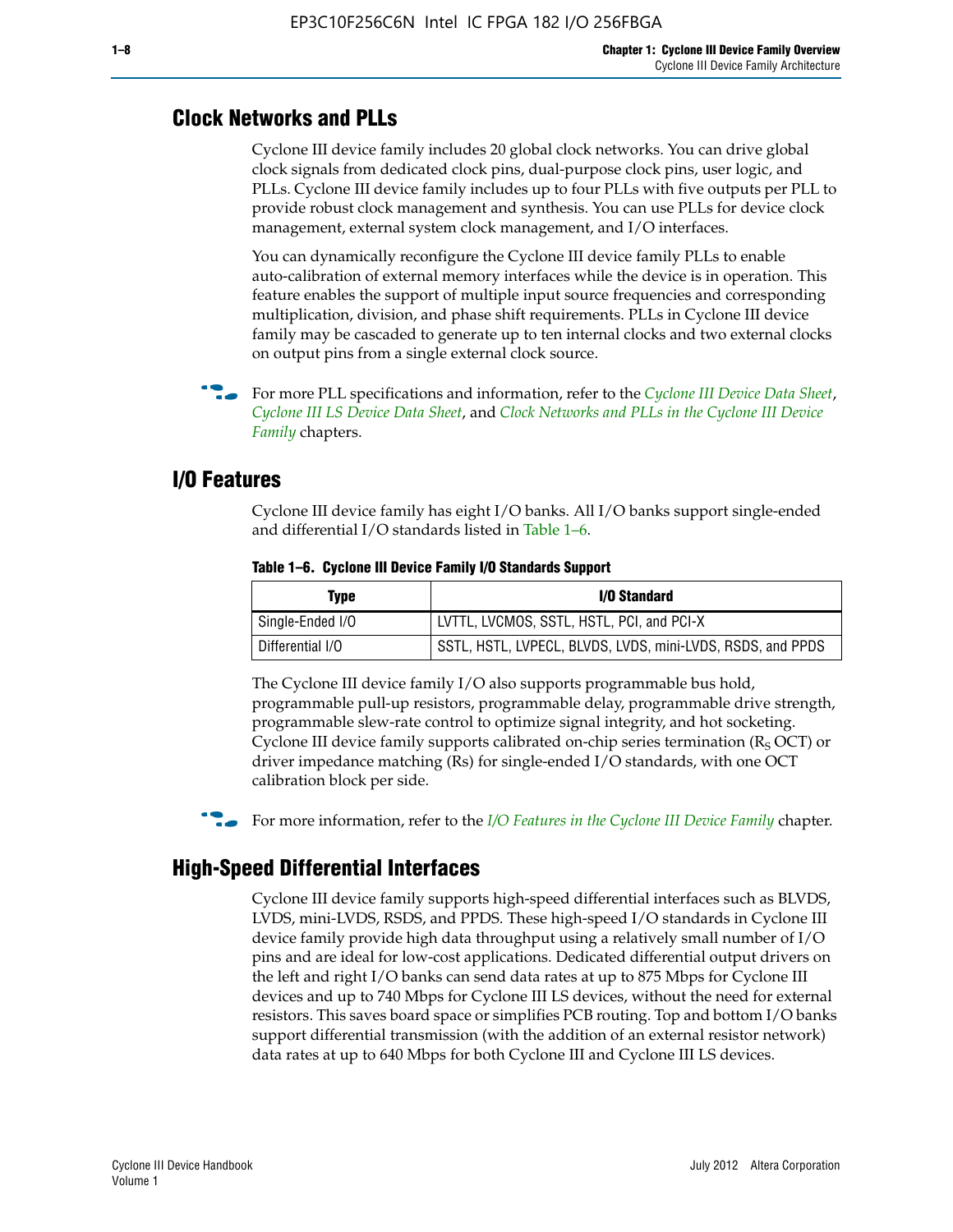**For more information, refer to the** *High-Speed Differential Interfaces in the Cyclone III* $\overline{a}$ *[Device Family](http://www.altera.com/literature/hb/cyc3/cyc3_ciii51008.pdf)* chapter.

## **Auto-Calibrating External Memory Interfaces**

Cyclone III device family supports common memory types such as DDR, DDR2, SDR SDRAM, and QDRII SRAM. DDR2 SDRAM memory interfaces support data rates up to 400 Mbps for Cyclone III devices and 333 Mbps for Cyclone III LS devices. Memory interfaces are supported on all sides of Cyclone III device family. Cyclone III device family has the OCT, DDR output registers, and 8-to-36-bit programmable DQ group widths features to enable rapid and robust implementation of different memory standards.

An auto-calibrating megafunction is available in the Quartus II software for DDR and QDR memory interface PHYs. This megafunction is optimized to take advantage of the Cyclone III device family I/O structure, simplify timing closure requirements, and take advantage of the Cyclone III device family PLL dynamic reconfiguration feature to calibrate PVT changes.

**For more information, refer to the** *External Memory Interfaces in the Cyclone III Device [Family](http://www.altera.com/literature/hb/cyc3/cyc3_ciii51009.pdf)* chapter.

### **Support for Industry-Standard Embedded Processors**

To quickly and easily create system-level designs using Cyclone III device family, you can select among the ×32-bit soft processor cores: Freescale®V1 Coldfire, ARM® Cortex M1, or Altera Nios® II, along with a library of 50 other IP blocks when using the system-on-a-programmable-chip (SOPC) Builder tool. SOPC Builder is an Altera Quartus II design tool that facilitates system-integration of IP blocks in an FPGA design. The SOPC Builder automatically generates interconnect logic and creates a testbench to verify functionality, saving valuable design time.

Cyclone III device family expands the peripheral set, memory, I/O, or performance of legacy embedded processors. Single or multiple Nios II embedded processors are designed into Cyclone III device family to provide additional co-processing power, or even replace legacy embedded processors in your system. Using the Cyclone III device family and Nios II together provide low-cost, high-performance embedded processing solutions, which in turn allow you to extend the life cycle of your product and improve time-to-market over standard product solutions.

 $\mathbb{I}$  Separate licensing of the Freescale and ARM embedded processors are required.

#### **Hot Socketing and Power-On-Reset**

Cyclone III device family features hot socketing (also known as hot plug-in or hot swap) and power sequencing support without the use of external devices. You can insert or remove a board populated with one or more Cyclone III device family during a system operation without causing undesirable effects to the running system bus or the board that was inserted into the system.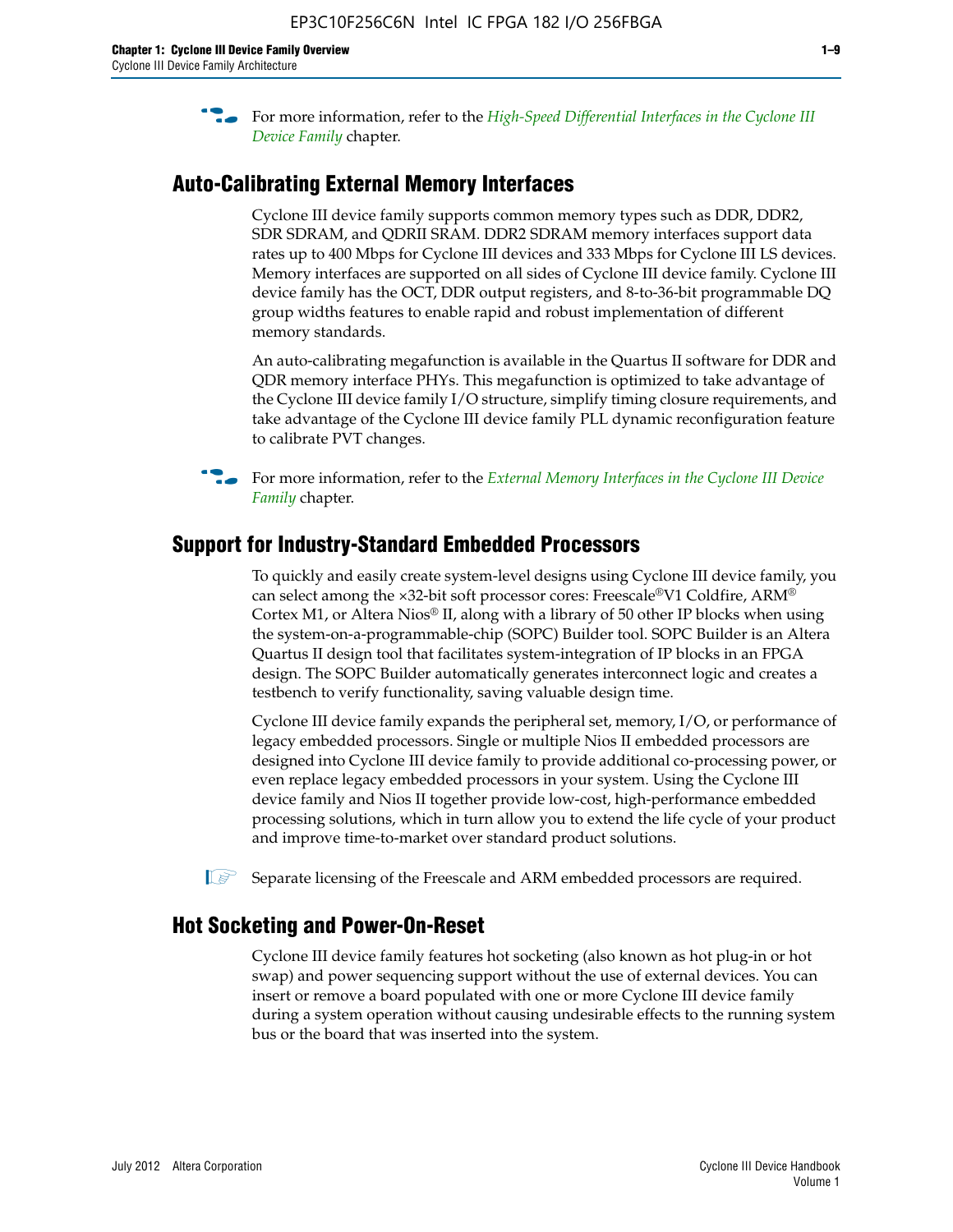The hot socketing feature allows you to use FPGAs on PCBs that also contain a mixture of 3.3-V, 2.5-V, 1.8-V, 1.5-V, and 1.2-V devices. The Cyclone III device family hot socketing feature eliminates power-up sequence requirements for other devices on the board for proper FPGA operation.

For more information about hot socketing and power-on-reset, refer to the *[Hot-Socketing and Power-on Reset in the Cyclone III Device Family](http://www.altera.com/literature/hb/cyc3/cyc3_ciii51011.pdf)* chapter.

#### **SEU Mitigation**

Cyclone III LS devices offer built-in error detection circuitry to detect data corruption due to soft errors in the CRAM cells. This feature allows CRAM contents to be read and verified to match a configuration-computed CRC value. The Quartus II software activates the built-in 32-bit CRC checker, which is part of the Cyclone III LS device.

**For more information about SEU mitigation, refer to the** *SEU Mitigation in the [Cyclone III Device Family](http://www.altera.com/literature/hb/cyc3/cyc3_ciii51013.pdf)* chapter.

#### **JTAG Boundary Scan Testing**

Cyclone III device family supports the JTAG IEEE Std. 1149.1 specification. The boundary-scan test (BST) architecture offers the capability to test pin connections without using physical test probes and captures functional data while a device is operating normally. Boundary-scan cells in the Cyclone III device family can force signals onto pins or capture data from pins or from logic array signals. Forced test data is serially shifted into the boundary-scan cells. Captured data is serially shifted out and externally compared to expected results. In addition to BST, you can use the IEEE Std. 1149.1 controller for the Cyclone III LS device in-circuit reconfiguration (ICR).

**f f**or more information about JTAG boundary scan testing, refer to the *IEEE* 1149.1 *[\(JTAG\) Boundary-Scan Testing for the Cyclone III Device Family](http://www.altera.com/literature/hb/cyc3/cyc3_ciii51014.pdf)* chapter.

#### **Quartus II Software Support**

The Quartus II software is the leading design software for performance and productivity. It is the only complete design solution for CPLDs, FPGAs, and ASICs in the industry. The Quartus II software includes an integrated development environment to accelerate system-level design and seamless integration with leading third-party software tools and flows.

The Cyclone III LS devices provide both physical and functional separation between security critical design partitions. Cyclone III LS devices offer isolation between design partitions. This ensures that device errors do not propagate from one partition to another, whether unintentional or intentional. The Quartus II software design separation flow facilitates the creation of separation regions in Cyclone III LS devices by tightly controlling the routing in and between the LogicLock regions. For ease of use, the separation flow integrates in the existing incremental compilation flow.

f For more information about the Quartus II software features, refer to the *[Quartus II](http://www.altera.com/literature/hb/qts/quartusii_handbook.pdf)  [Handbook](http://www.altera.com/literature/hb/qts/quartusii_handbook.pdf)*.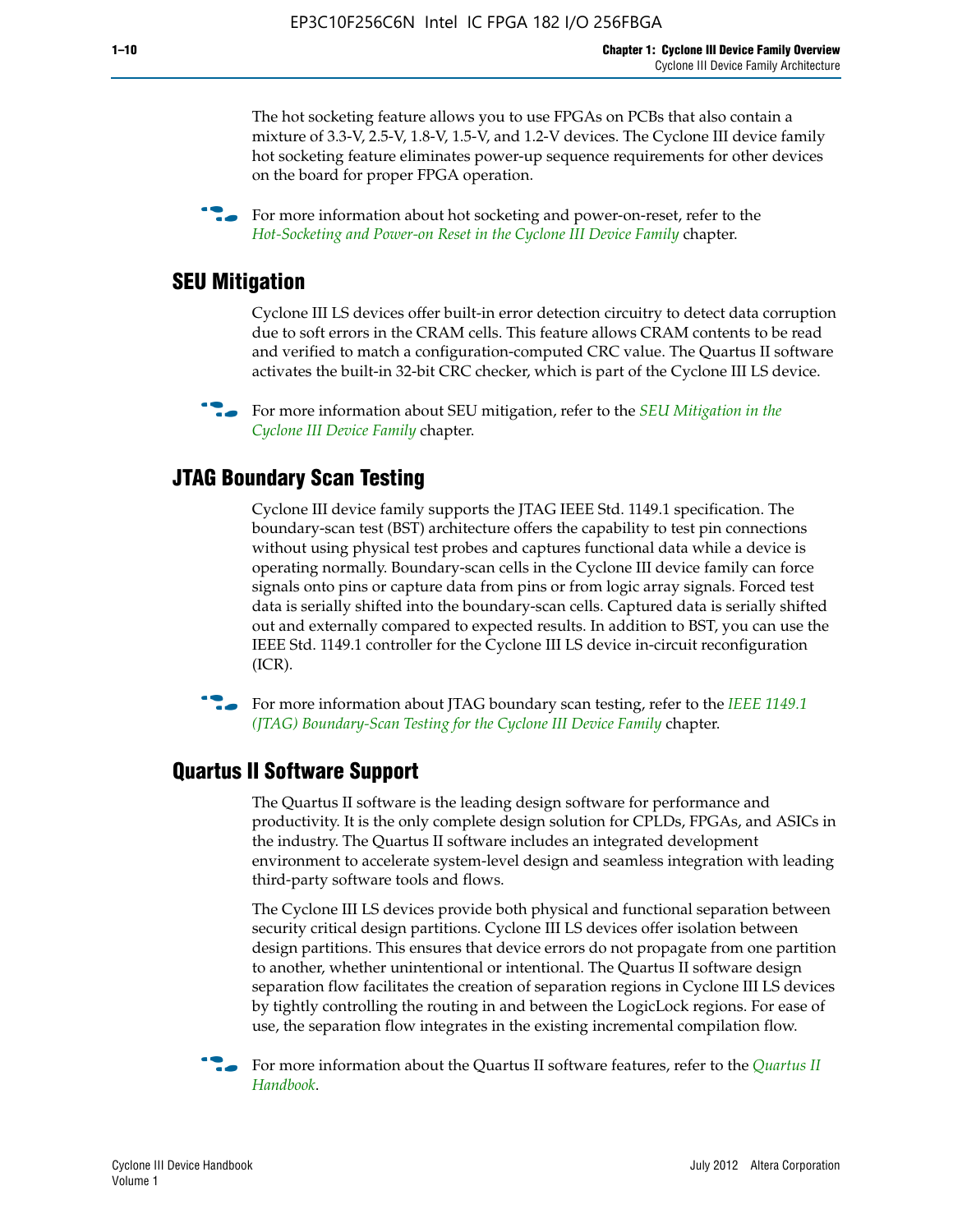# **Configuration**

Cyclone III device family uses SRAM cells to store configuration data. Configuration data is downloaded to Cyclone III device family each time the device powers up. Low-cost configuration options include the Altera EPCS family serial flash devices as well as commodity parallel flash configuration options. These options provide the flexibility for general-purpose applications and the ability to meet specific configuration and wake-up time requirements of the applications. Cyclone III device family supports the AS, PS, FPP, and JTAG configuration schemes. The AP configuration scheme is only supported in Cyclone III devices.



f For more information about configuration, refer to the *[Configuration, Design Security,](http://www.altera.com/literature/hb/cyc3/cyc3_ciii51016.pdf)  [and Remote System Upgrades in the Cyclone III Device Family](http://www.altera.com/literature/hb/cyc3/cyc3_ciii51016.pdf)* chapter.

# **Remote System Upgrades**

Cyclone III device family offers remote system upgrade without an external controller. The remote system upgrade capability in Cyclone III device family allows system upgrades from a remote location. Soft logic (either the Nios II embedded processor or user logic) implemented in Cyclone III device family can download a new configuration image from a remote location, store it in configuration memory, and direct the dedicated remote system upgrade circuitry to start a reconfiguration cycle. The dedicated circuitry performs error detection during and after the configuration process, and can recover from an error condition by reverting to a safe configuration image. The dedicated circuitry also provides error status information. Cyclone III devices support remote system upgrade in the AS and AP configuration scheme. Cyclone III LS devices support remote system upgrade in the AS configuration scheme only.

**For more information, refer to the** *Configuration, Design Security, and Remote System [Upgrades in the Cyclone III Device Family](http://www.altera.com/literature/hb/cyc3/cyc3_ciii51016.pdf)* chapter.

## **Design Security (Cyclone III LS Devices Only)**

Cyclone III LS devices offer design security features which play a vital role in the large and critical designs in the competitive military and commercial environments. Equipped with the configuration bit stream encryption and anti-tamper features, Cyclone III LS devices protect your designs from copying, reverse engineering and tampering. The configuration security of Cyclone III LS devices uses AES with 256-bit security key.

f For more information, refer to the *[Configuration, Design Security, and Remote System](http://www.altera.com/literature/hb/cyc3/cyc3_ciii51016.pdf)  [Upgrades in Cyclone III Device Family](http://www.altera.com/literature/hb/cyc3/cyc3_ciii51016.pdf)* chapter.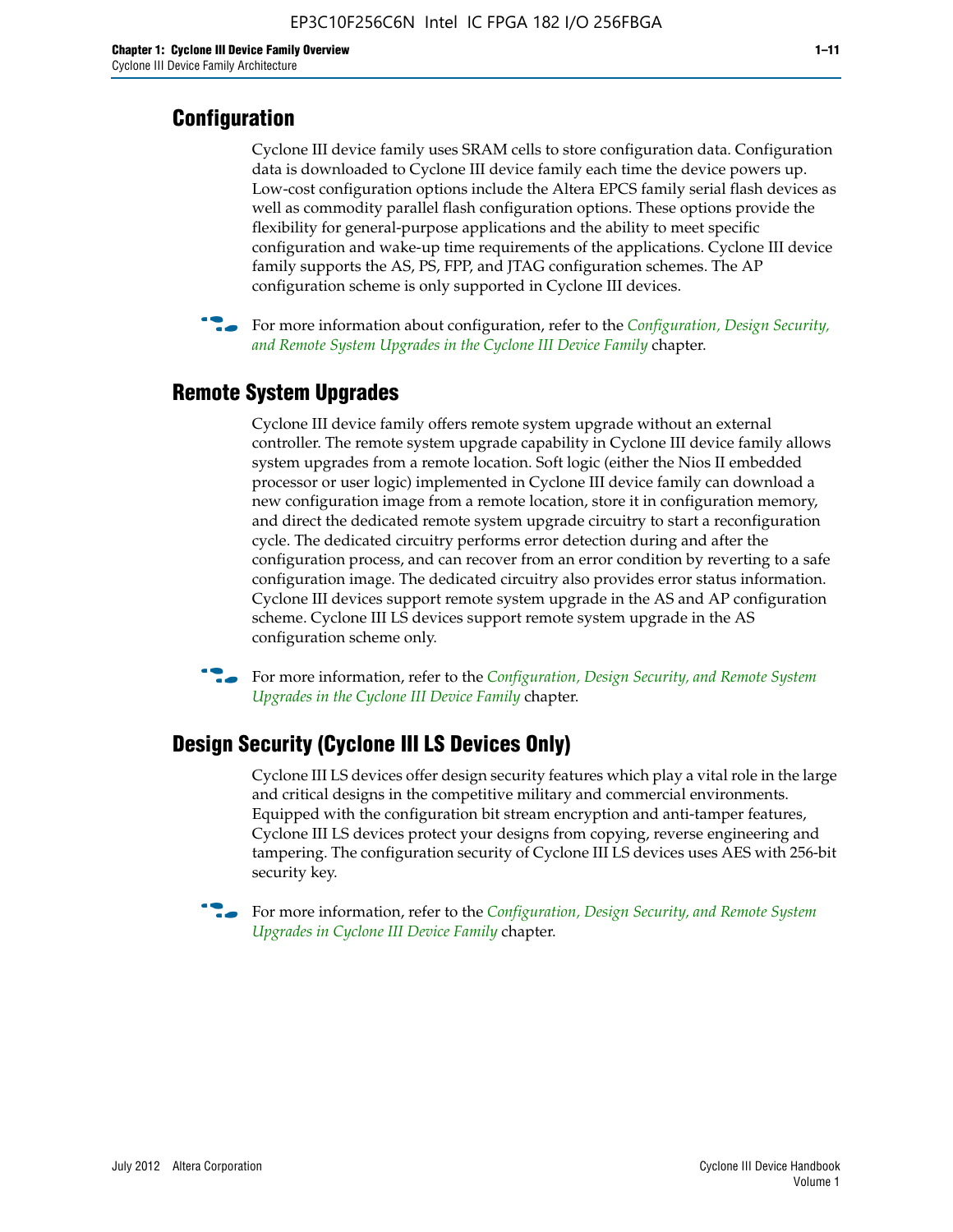# **Reference and Ordering Information**

Figure 1–1 and Figure 1–2 show the ordering codes for Cyclone III and Cyclone III LS devices.







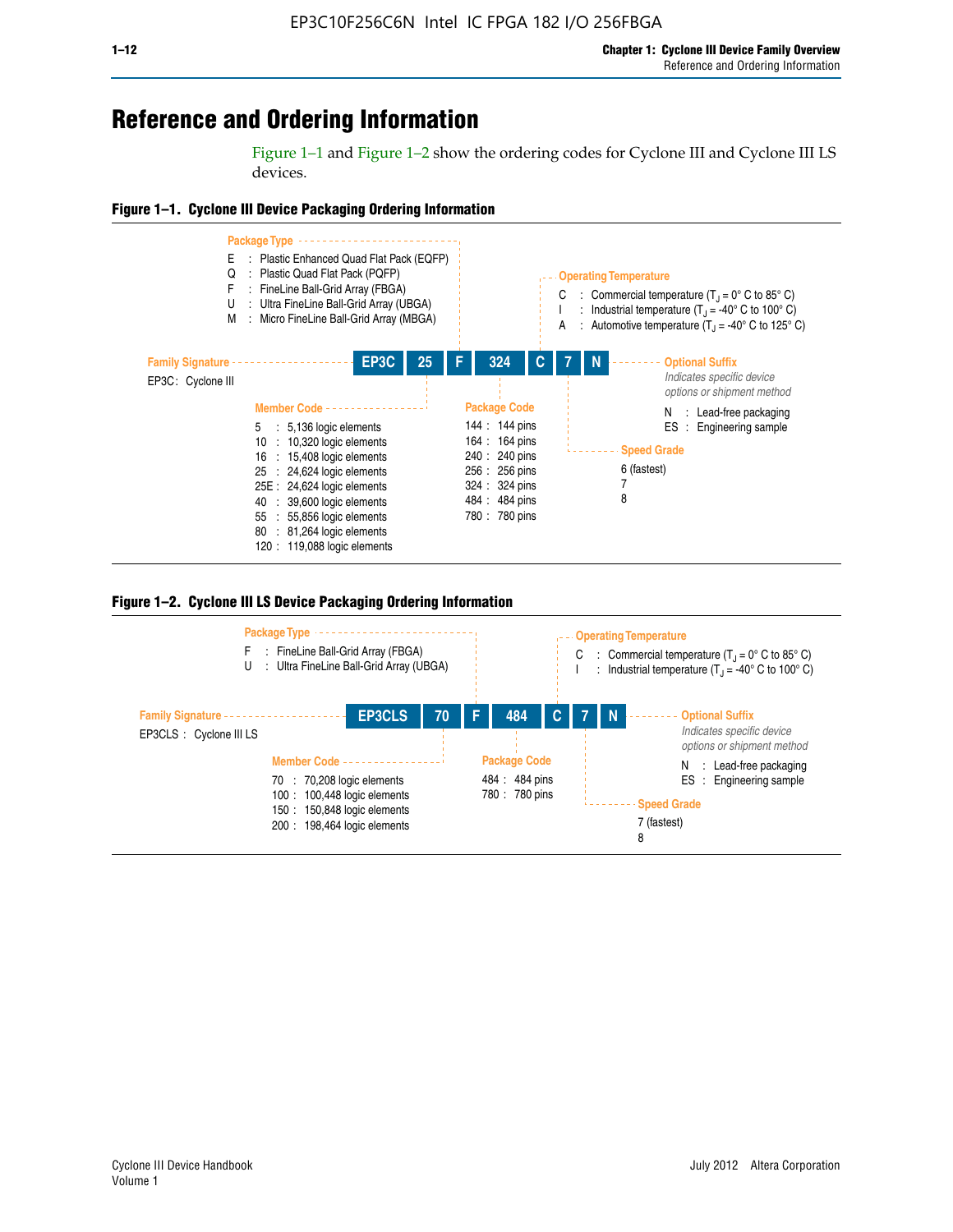# **Document Revision History**

Table 1–7 lists the revision history for this document.

| <b>Date</b>      | <b>Version</b> | <b>Changes</b>                                                                                                                                                                                                                                                                                                                                                                          |
|------------------|----------------|-----------------------------------------------------------------------------------------------------------------------------------------------------------------------------------------------------------------------------------------------------------------------------------------------------------------------------------------------------------------------------------------|
| <b>July 2012</b> | 2.4            | Updated 484 pin package code in Figure 1-1.                                                                                                                                                                                                                                                                                                                                             |
|                  |                | ■ Updated Table $1-1$ and Table $1-2$ .                                                                                                                                                                                                                                                                                                                                                 |
| December 2011    | 2.3            | ■ Updated Figure $1-1$ and Figure $1-2$ .                                                                                                                                                                                                                                                                                                                                               |
|                  |                | Updated hyperlinks.                                                                                                                                                                                                                                                                                                                                                                     |
|                  |                | Minor text edits.                                                                                                                                                                                                                                                                                                                                                                       |
| December 2009    | 2.2            | Minor text edits.                                                                                                                                                                                                                                                                                                                                                                       |
| <b>July 2009</b> | 2.1            | Minor edit to the hyperlinks.                                                                                                                                                                                                                                                                                                                                                           |
|                  |                | $\blacksquare$ Added Table 1-5.                                                                                                                                                                                                                                                                                                                                                         |
|                  |                | ■ Updated Table 1–1, Table 1–2, Table 1–3, and Table 1–4.                                                                                                                                                                                                                                                                                                                               |
| <b>June 2009</b> | 2.0            | • Updated "Introduction", "Cyclone III Device Family Architecture", "Embedded Multipliers<br>and Digital Signal Processing Support ", "Clock Networks and PLLs ", "I/O Features ",<br>"High-Speed Differential Interfaces ", "Auto-Calibrating External Memory Interfaces",<br>"Quartus II Software Support", "Configuration ", and "Design Security (Cyclone III LS<br>Devices Only)". |
|                  |                | Removed "Referenced Document" section.                                                                                                                                                                                                                                                                                                                                                  |
|                  |                | • Updated "Increased System Integration" section.                                                                                                                                                                                                                                                                                                                                       |
| October 2008     | 1.3            | Updated "Memory Blocks" section.                                                                                                                                                                                                                                                                                                                                                        |
|                  |                | • Updated chapter to new template.                                                                                                                                                                                                                                                                                                                                                      |
|                  |                | Added 164-pin Micro FineLine Ball-Grid Array (MBGA) details to Table 1-2, Table 1-3 and<br>Table $1-4$ .                                                                                                                                                                                                                                                                                |
| May 2008         | 1.2            | $\blacksquare$ Updated Figure 1-2 with automotive temperature information.                                                                                                                                                                                                                                                                                                              |
|                  |                | • Updated "Increased System Integration" section, Table 1-6, and "High-Speed Differential<br>Interfaces" section with BLVDS information.                                                                                                                                                                                                                                                |
|                  |                | Removed the text "Spansion" in "Increased System.                                                                                                                                                                                                                                                                                                                                       |
|                  |                | Integration" and "Configuration" sections.                                                                                                                                                                                                                                                                                                                                              |
|                  |                | Removed trademark symbol from "MultiTrack" in "MultiTrack Interconnect".                                                                                                                                                                                                                                                                                                                |
| <b>July 2007</b> | 1.1            | Removed registered trademark symbol from "Simulink" and "MATLAB" from "Embedded<br>Multipliers and Digital.                                                                                                                                                                                                                                                                             |
|                  |                | Signal Processing Support" section.                                                                                                                                                                                                                                                                                                                                                     |
|                  |                | Added chapter TOC and "Referenced Documents" section.                                                                                                                                                                                                                                                                                                                                   |
| March 2007       | 1.0            | Initial release.                                                                                                                                                                                                                                                                                                                                                                        |